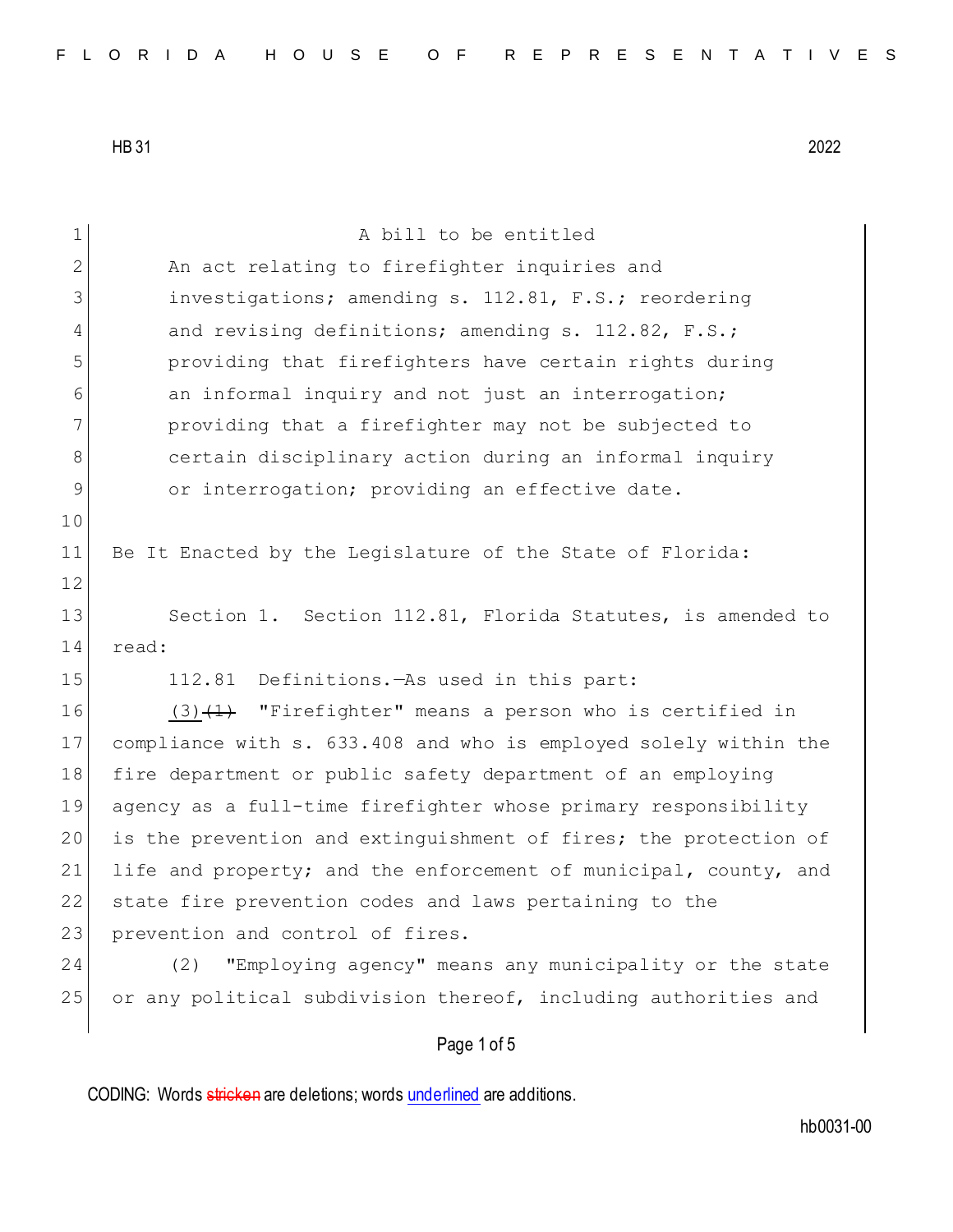26 special districts, which employs firefighters.

 $(5)(3)$  "Informal inquiry" means a meeting by supervisory 28 or management personnel with a firefighter about whom an allegation of misconduct has come to the attention of such 30 supervisory or management personnel, the purpose of which meeting is to mediate a complaint or discuss the facts to determine whether a formal investigation should be commenced. 33 The term does not include routine work-related discussions, such as safety sessions or normal operational fire debriefings.

35 (4) "Formal investigation" means the process of 36 investigation ordered by supervisory or management personnel, to 37 determine if after the supervisory personnel have previously 38 determined that the firefighter should shall be disciplined, 39 reprimanded, suspended, or removed, during which the questioning 40 of a firefighter is conducted for the purpose of gathering 41 evidence of misconduct.

42 (1) (5) "Administrative proceeding" means any nonjudicial 43 hearing which may result in the recommendation, approval, or 44 order of disciplinary action against, or suspension or discharge 45 of, a firefighter.

46 (6) "Interrogation" means the questioning of a firefighter 47 by an employing agency in connection with a formal investigation 48 or an administrative proceeding but does shall not include 49 arbitration or civil service proceedings. The term does not 50 include questioning during pursuant to an informal inquiry shall

## Page 2 of 5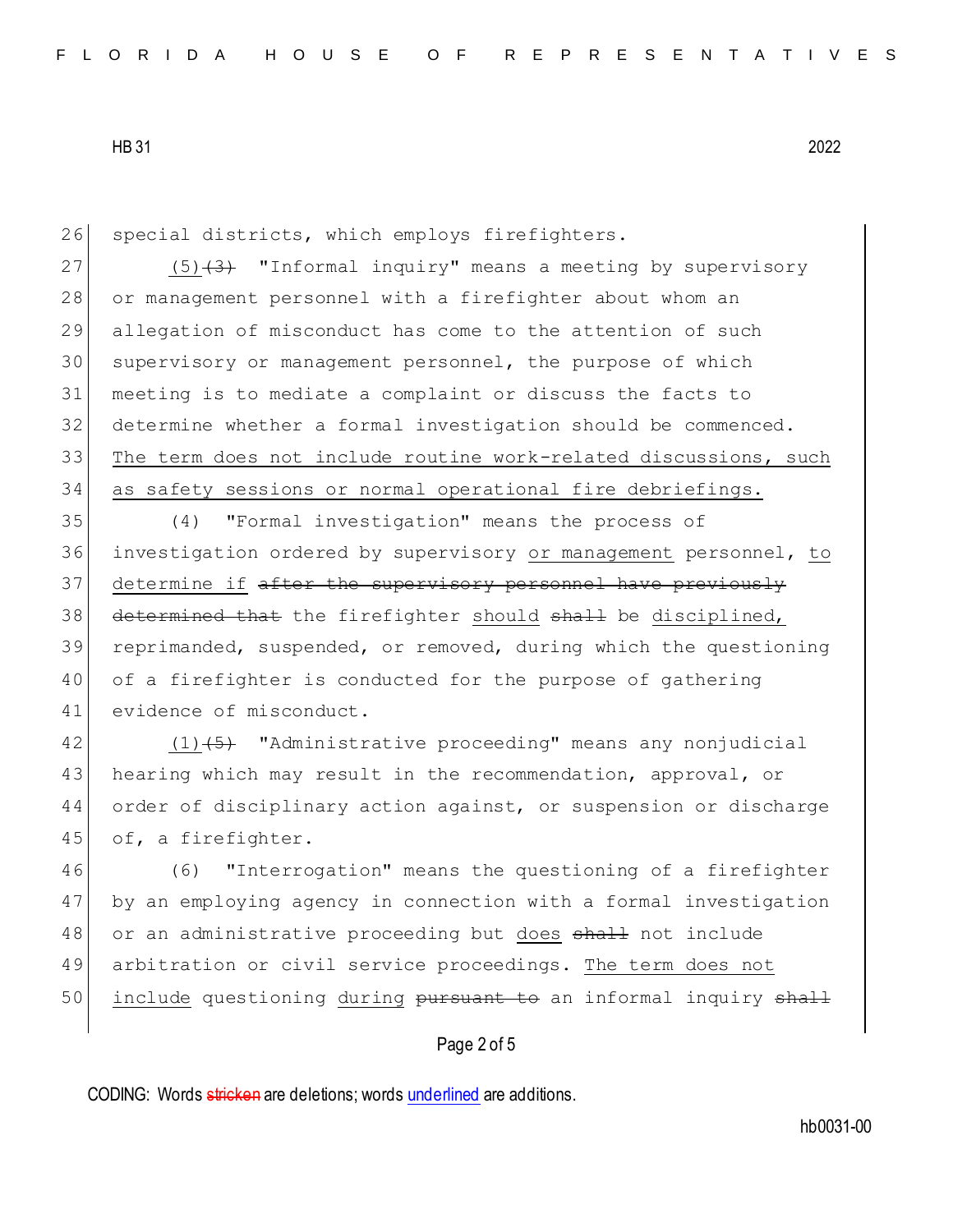51 not be deemed to be an interrogation. 52 Section 2. Section 112.82, Florida Statutes, is amended to 53 read: 54 112.82 Rights of firefighters.—Whenever a firefighter is 55 subjected to an informal inquiry or interrogation, the inquiry 56 or such interrogation must shall be conducted in accordance with 57 pursuant to the terms of this section. 58 (1) An The interrogation must shall take place at the 59 facility where the investigating officer is assigned, or at the 60 facility that  $\frac{1}{2}$  which has jurisdiction over the place where the 61 incident under investigation allegedly occurred, as designated  $62$  by the investigating officer. 63 (2) A No firefighter may not  $shall$  be subjected to 64 interrogation without first receiving written notice in  $\theta$ 65 sufficient detail of the formal investigation in order to 66 reasonably apprise the firefighter of the nature of the 67 investigation. The firefighter must shall be informed beforehand 68 of the names of all complainants. 69 (3) All interrogations must  $\frac{1}{2}$  be conducted at a 70 reasonable time of day, preferably when the firefighter is on 71 duty, unless the importance of the interrogation  $\theta$ 72 investigation is of such a nature that immediate action is 73 required. 74 (4) The firefighter under formal investigation must shall 75 be informed of the name, rank, and unit or command of the

## Page 3 of 5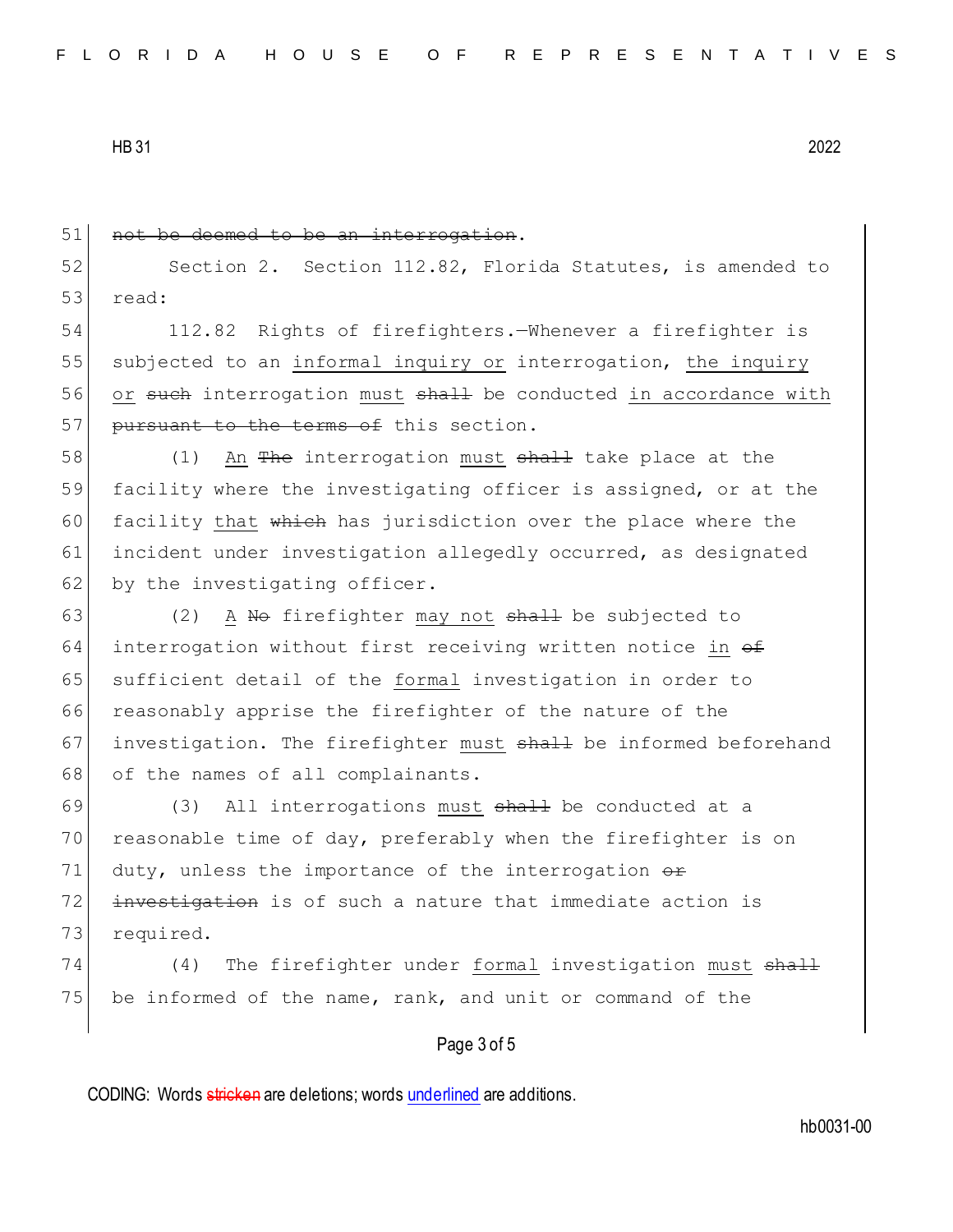76 officer in charge of the investigation, the interrogators, and 77 all persons present during any interrogation.

78 (5) Informal inquiries and interrogation sessions must 79 shall be of reasonable duration and the firefighter must shall 80 be permitted reasonable periods for rest and personal 81 necessities.

82 (6) During an informal inquiry or interrogation, the 83 firefighter may being interrogated shall not be subjected to 84 offensive language; threatened with a transfer, suspension, 85 dismissal, or other disciplinary action; or offered any 86 incentive as an inducement to answer any questions.

87 (7) A complete record of any interrogation must shall be 88 made, and if a transcript of such interrogation is made, the 89 firefighter under formal investigation is shall be entitled to a 90 copy of the transcript without charge. Such record may be 91 electronically recorded.

92 (8) An employee or officer of an employing agency may 93 represent the agency, and an employee organization may represent 94 any member of a bargaining unit desiring such representation in 95 any proceeding to which this part applies. If a collective 96 bargaining agreement provides for the presence of a 97 representative of the collective bargaining unit during 98 investigations or interrogations, such representative shall be 99 allowed to be present.

100 (9) A No firefighter may not shall be discharged,

## Page 4 of 5